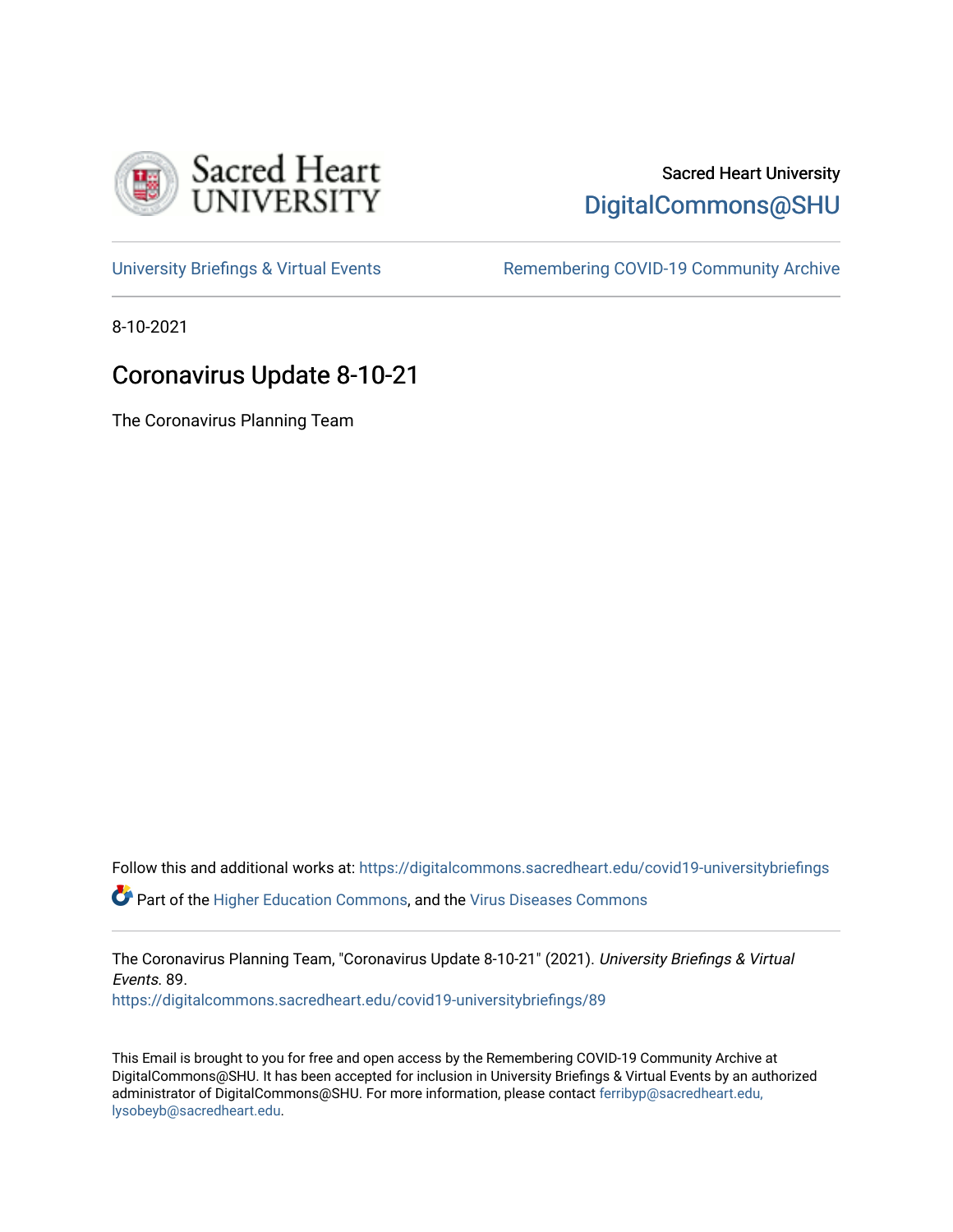## **Tue 8/10/2021 4:31 PM**

Coronavirus Planning Contact Us [coronavirusplanningcontactus@sacredheart.edu](mailto:coronavirusplanningcontactus@sacredheart.edu)

Coronavirus Update 8-10-21

Dear members of the Sacred Heart University community,

As promised, we are sharing this year's version of the Pioneer Promise. While it remains a commitment to one another to follow protocols that will keep the community safe, it has been adapted to reflect fewer restrictions and procedures as we move toward more normalcy on campus. Just like last year, students, faculty and staff will be asked to sign the Pioneer Promise before the semester begins.

### **PIONEER PROMISE**

### *"Wellness at SHU depends on YOU!"*

Sacred Heart University is a caring campus community. Every member of our community is expected to take a lead role in ensuring that we provide a safe and healthy environment that allows all of us to carry out our mission and our academic programs and activities moving forward. As Pioneers, this promise is an important opportunity for us to lead the way for ourselves and others within the larger community.

In doing so, we ask all Pioneers to *Promise* to:

- Protect themselves
- Protect their fellow Pioneers
- Protect our Sacred Heart community and our neighboring communities

We ask that everyone—students, staff and faculty—make this *Pioneer Promise* in the continued fight against COVID-19 and the recent rise in the delta variant that continues to claim the lives of many. The *Promise* continues for the 2021-22 academic year and will only end when we, as a community, have come through this pandemic together and helped to stop the spread of COVID-19.

The *PIONEER PROMISE* to Protect our Campus

Being a Pioneer is to be a member of our Sacred Heart community and to respect all of our Core Values, including the dignity of others, which requires us to go the extra mile to keep ourselves and all other Pioneers safe and healthy. In doing so, I promise to do all that I can to maintain positive hygiene, to keep our campus safe and to take part in the fight against the spread of COVID-19, and, in particular, the fight against the rise in the delta variant, in accordance with the University's policies and guidelines.

## **Protect Myself**

*I Promise* to regularly monitor myself for COVID-19 symptoms such as coughing, difficulty breathing, muscle pains, sore throat or any loss of smell and/or taste and to use the Campus Clear application for tracking purposes. If I am experiencing any of these symptoms, I promise to report them to a campus medical professional and remain at home or in my residence hall room unless otherwise directed.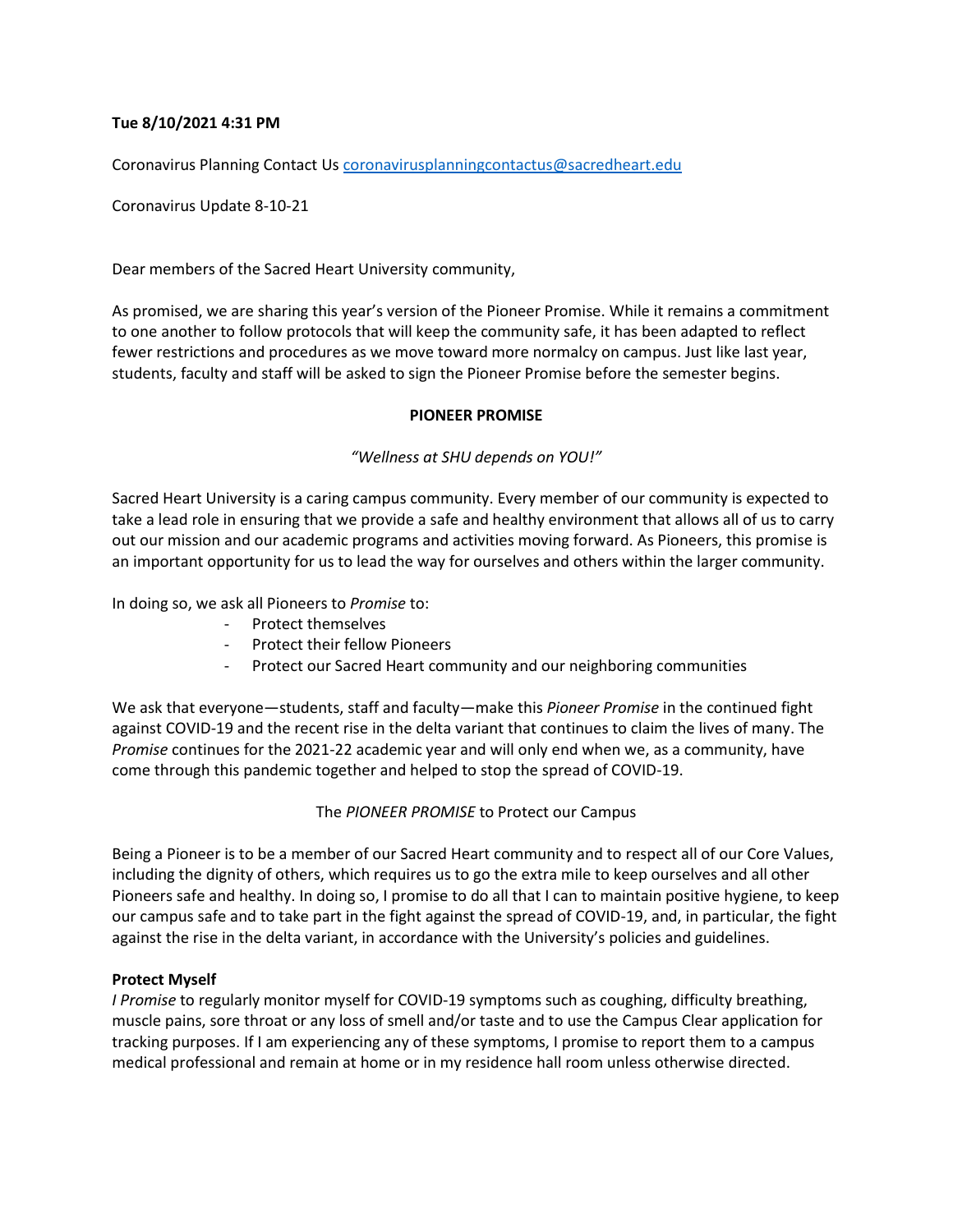*I Promise* to maintain all necessary personal hygiene including frequent hand washing with soap and water, as well as the frequent use of hand sanitizer

#### **Protect My Fellow Pioneers**

*I Promise* to wear face protection indoors at all times and as otherwise instructed by campus guidelines.

*I Promise* to be vaccinated and/or tested in accordance with campus and state guidelines to protect our campus community.

*I* promise to accept the responsibility to secure appropriate housing for isolating/quarantining as required by the University within 24 hours after being notified of testing positive or possible exposure.

#### **Protect our Sacred Heart Community and Surrounding Neighboring Communities**

*I Promise* to maintain appropriate logs of where I have been and with whom for purposes of contact tracing in order to protect our campus community and our surrounding neighbors.

I promise to practice appropriate social distancing and to wear face coverings as needed when I am off campus and in the outside community.

#### **I promise to be accountable and to hold my fellow Pioneers accountable!**

#### **Testing**

We have received a few emails from students who have found the costs of a PCR test prohibitive in their areas. We recommend that you consult with the Department of Health in your town to see if there are any facilities offering free or low-cost testing. In Connecticut, there ar[e some Walgreen locations](https://www.walgreens.com/findcare/covid19/testing?ban=covid_vanity_testing) that are offering free testing. That may be true in other states as well.

#### **Education During COVID Discussion**

SHU community members may be interested in an upcoming episode of WSHU's Join the Conversation series. Titled "Education during COVID: What We Know & Need to Know," the program will explore what we have learned in the past 18 months, the impact on daily lives and education of kids and the new challenges presented by the delta variant. The panel will consist of respected experts in the fields of public health, education and journalism. This free event will be Thursday, August 26, at 7 p.m. You will need to [register to get the link.](https://shindig.com/login/event/jtc)

#### **Town Hall Meeting**

We have received requests for a town hall meeting to talk about the fall semester. We are working on scheduling a meeting and will have more details in our message on Friday.

Thank you, The Coronavirus Planning Team

--

*Please note: Given the unpredictability of the variants, we will continue to consult with and follow the guidance of the CDC, the Connecticut Department of Health and state and local health officials. We will all need to be flexible and understand that as we continue to work in the best interest of the University community, there will likely be*